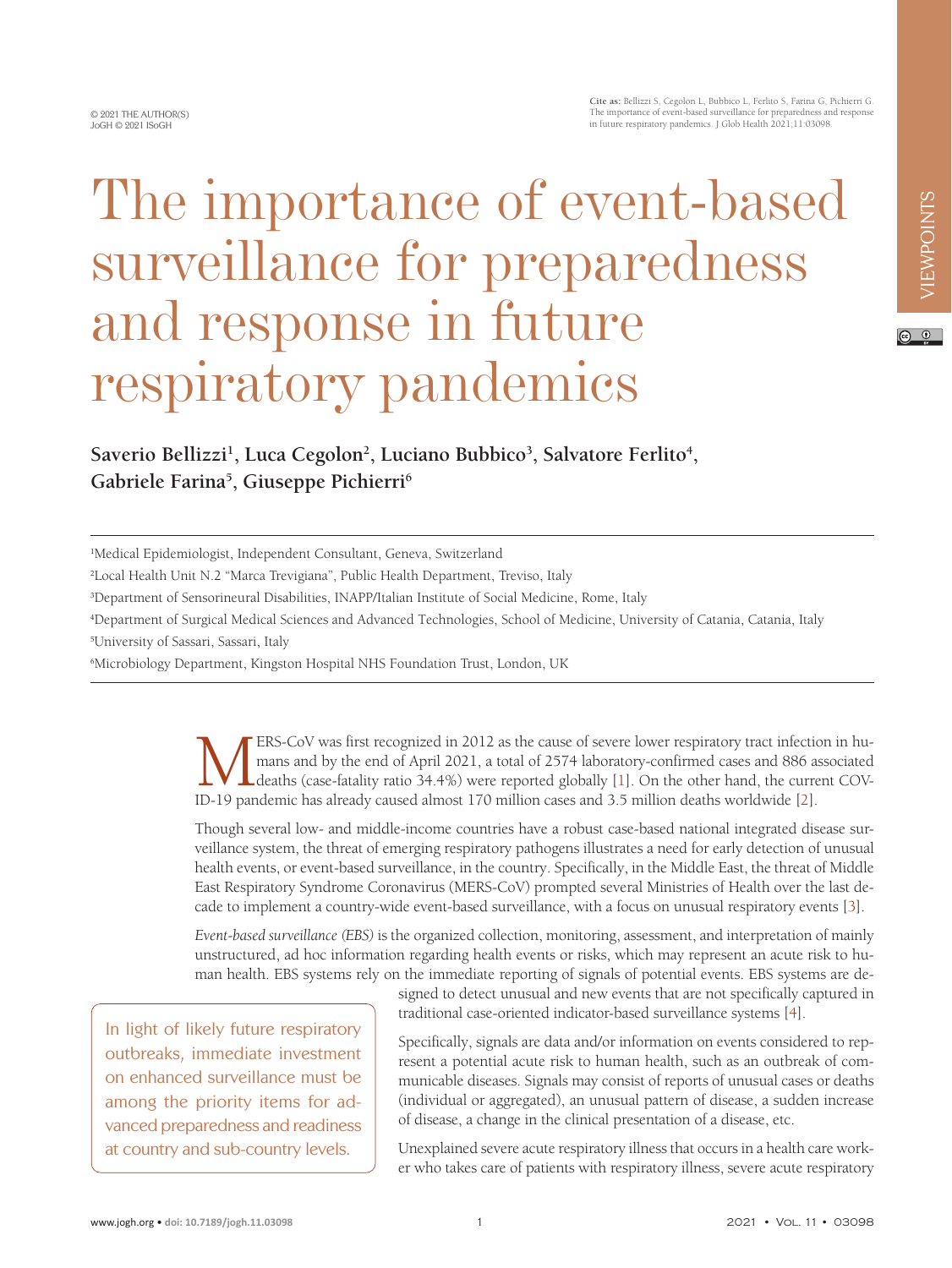illness in humans that is associated with illness in animals, and changes in expected patterns of acute respiratory illness, including increase in apparent mortality or unexplained deaths, are just few examples of unusual respiratory signals that can be required for immediate notification.

Building on the experience from SARS in 2003, MERS-CoV in 2014 and COVID-19 (third coronavirus outbreak emergence that has occurred over the past two decades), a novel respiratory virus could be detected through

a comprehensive EBS using scenarios such as: three individuals in the same area who are severely ill, with two of them rushed to a hospital with severe respiratory illness, or the animal health sector sharing reports of sudden sickness and deaths of poultry in a community and in an animal market, or the national public health laboratory detecting an unsubtypeable influenza virus from hospitalised patients [[5\]](#page-2-4). Additional useful elements can be provided by media reporting of increasing public anxiety over a number of hospitalised cases from one municipality or a school reporting several children absent with severe respiratory illness [\[5\]](#page-2-4).

Not all signals are indications of outbreaks, but each signal must be carefully and systematically verified. When a signal is verified, it becomes an "event". Events should trigger or prompt some level of response, including further inquiry, investigation, and containment. Therefore, the early detection of events through EBS is intended to

initiate early action through appropriate response mechanisms, and ultimately mitigate public health consequences, and prevent outbreaks.

The reporting of unusual respiratory signals enables early detection of unusual respiratory pathogens/diseases prioritized by different Ministries of Health, which might include avian influenza, MERS-CoV, and other emerging respiratory pathogens. In order to ensure efficiency and effectiveness, signals are required to be notified immediately, or within 24 hours, upon recognition by clinicians, nurses, and focal points in all hospitals.

Response to respiratory event is a continuous cycle that should include all the different levels of the health system structure in a country: as indicated by Balajee et al., as an event evolves and information becomes available, evaluation and risk assessment processes may need to be repeated to provide a longitudinal understanding of the development and trajectory of the event [[5\]](#page-2-4). In several occasions it is fundamentally important the

Building on the experience from SARS in 2003, MERS-CoV in 2014 and COV-ID-19, a novel respiratory virus could be detected through a comprehensive Event-based surveillance (EBS), which is the organized collection, monitoring, assessment, and interpretation of mainly unstructured, ad-hoc information regarding health events or risks.

**Photo: Surveillance and risk communication and community engagement during the Ebola outbreak in 2014 (from Saverio Bellizzi's own collection, used with permission).**

> constant collaboration with other public sectors, like the Ministry of Agriculture and Ministry of Environment, and other significant stakeholders. By actively reducing the impact of an unusual respiratory event, and preventing its spread, a rapid response will effectively and efficiently control and mitigate unusual respiratory events.

> The success of EBS implementation is contingent on the early detection and reporting of signals and events through a country's surveillance and reporting structure. Aspects like timeliness, flow of information and reporting structure should align with national surveillance. Useful framework for low- and middle-income countries (LMICs) are available, such as the one proposed by the Africa Centres for Disease Control and Prevention (CDC) which clarifies the role of local level authorities in triaging and verifying signals, and reporting events up to the intermediate-level [[6\]](#page-2-5). On the other hand, all events received at the intermediate level require an assessment of

risk in consultation with higher administrative levels. Intermediate-level authorities should then provide feedback about events and signals to reporters at the local level; feedback on reported signals should be given to smaller health facilities and stakeholders at the community-level by local-level authorities [\[6](#page-2-5)]. In light of likely future respiratory outbreaks, immediate investment on enhanced surveillance must be among the priority items for advanced preparedness and readiness at country and sub-country levels. Rapid risk management of public health events can reduce or prevent disease in affected populations, as well as associated negative social and economic consequences.